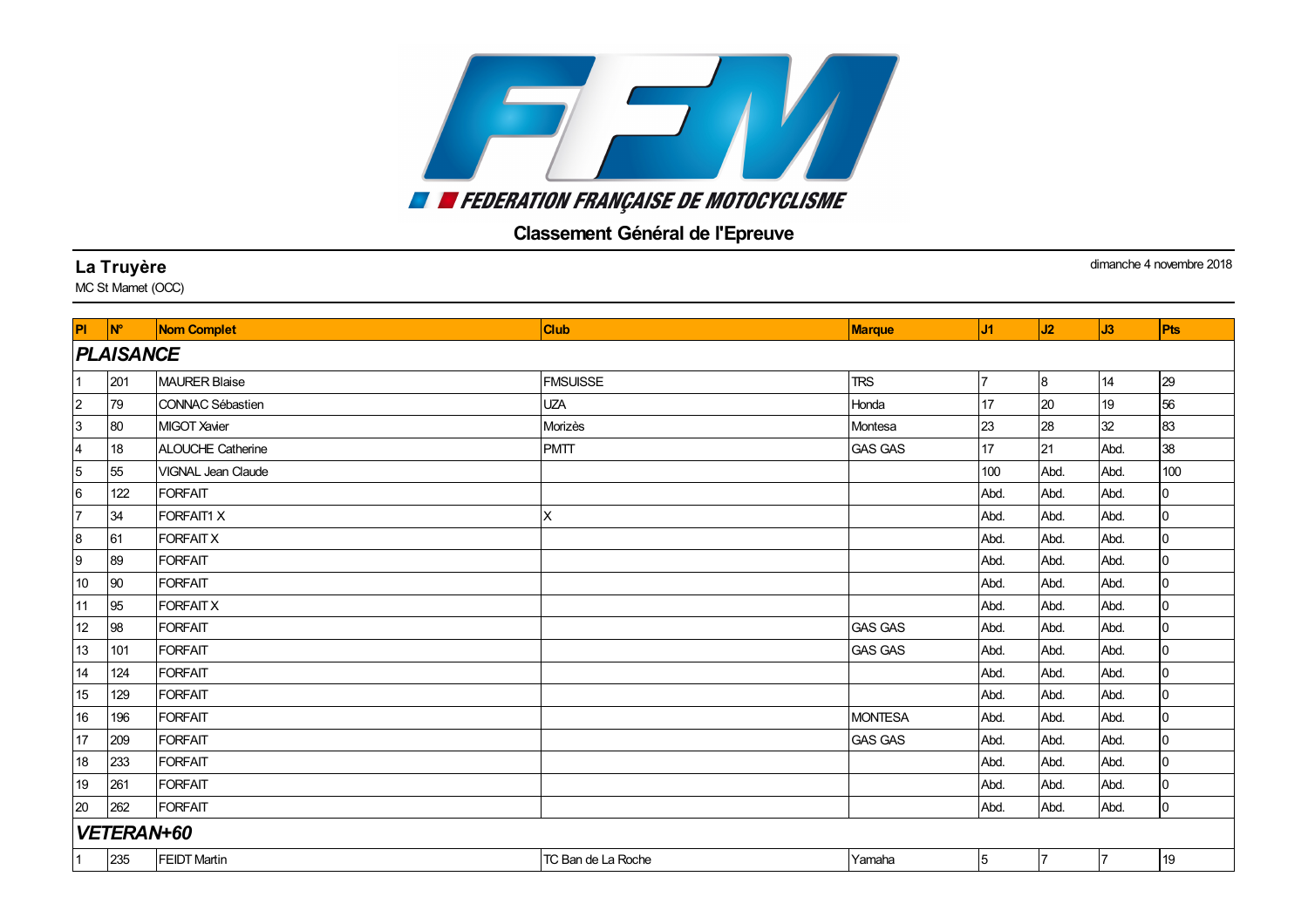| PI                      | <b>N°</b>  | <b>Nom Complet</b>           | <b>Club</b>           | <b>Marque</b>  | J1              | J2              | J3              | Pts   |  |  |  |
|-------------------------|------------|------------------------------|-----------------------|----------------|-----------------|-----------------|-----------------|-------|--|--|--|
| $\overline{2}$          | 225        | <b>FRANCOISE Bernard</b>     | Hot Zone TC           | Montesa        |                 | 15              | 20              | 42    |  |  |  |
| 3                       | 221        | PIERRISNARD Michel           | US La Blanche         | <b>TRS</b>     | 11              | 18              | 16              | 45    |  |  |  |
| $\overline{\mathbf{4}}$ | 259        | <b>VERSTRAETE Roland</b>     | <b>UM Nemourienne</b> | Gas Gas        | $\overline{7}$  | 12              | 35              | 54    |  |  |  |
| $\overline{5}$          | 249        | <b>HERMEL Philippe</b>       | Stanislas MC          | Montesa        | 45              | 29              | 46              | 120   |  |  |  |
| 6                       | 176        | <b>BONHOMME</b> Isabelle     | <b>AMC Grasse</b>     | <b>GAS GAS</b> | 74              | 86              | 80              | 240   |  |  |  |
| $\overline{7}$          | 143        | RIGAL André                  | MC Sommièrois         | <b>SHERCO</b>  | 13              | 23              | Abd.            | 36    |  |  |  |
| $\boldsymbol{8}$        | 103        | RAMÓN Font Torrents          | Alfi                  | <b>Gas Gas</b> | 21              | 36              | Abd.            | 57    |  |  |  |
| 9                       | 232        | NEGRO Alain                  | <b>PMTT</b>           | Gas Gas        | 27              | Abd.            | 30              | 57    |  |  |  |
| 10                      | 14         | <b>BERTHIER Francois</b>     | <b>MC Toulonnais</b>  | <b>TRS</b>     | 11              | Abd.            | 75              | Abdn. |  |  |  |
|                         | VETERAN+40 |                              |                       |                |                 |                 |                 |       |  |  |  |
|                         | 78         | <b>HOUDARD Pascal</b>        | <b>UM Nemourienne</b> |                | 5               | 3               | 3               | 11    |  |  |  |
| $\mathbf 2$             | 237        | LORBER Christophe            | TC Ban de La Roche    | Yamaha         | 3               |                 | <b>9</b>        | 16    |  |  |  |
| 3                       | 257        | <b>BAZIRE Teddy</b>          | <b>TC Marcoussis</b>  | Vertigo        | 3               |                 | 10              | 20    |  |  |  |
| 4                       | 169        | <b>KAISER Philippe</b>       | power zone            | Montesa        |                 | 13              |                 | 24    |  |  |  |
| $\overline{5}$          | 231        | <b>GRELLIER Laurent</b>      | Le Puy Ste Réparade   | Gas Gas        | 10 <sup>°</sup> | 11              | 5               | 26    |  |  |  |
| $6\phantom{.}6$         | 141        | <b>KHERFOUCHE Idriss</b>     | <b>MC Les Gaulois</b> | Sherco         | 11              | 12              | 5               | 28    |  |  |  |
| $\overline{7}$          | 127        | <b>DELANNOY Laurent</b>      | Provence TC           | Fantic         | 6               | 11              | 12 <sup>°</sup> | 29    |  |  |  |
| 8                       | 136        | <b>LUCAS Yannick</b>         | <b>MC St Marc</b>     | Gas Gas        | 8               |                 | 15              | 30    |  |  |  |
| 9                       | 16         | <b>GARRY Jean Michel</b>     | <b>MC Toulonnais</b>  | <b>TRS</b>     | 6               | 6               | 20              | 32    |  |  |  |
| 10                      | 51         | <b>STURMA Richard</b>        | CO Tanneron           | Beta           | 5               | 15              | 13              | 33    |  |  |  |
| 11                      | 50         | <b>OLLIVIER Brice</b>        | CO Tanneron           | Montesa        | 10              | 14              | 12              | 36    |  |  |  |
| 12                      | 135        | LE BORGNE Jean Marc          | Scaer MV              | Gas Gas        | 12              | 9               | 19              | 40    |  |  |  |
| 13                      | 167        | <b>CHAUD Daniel</b>          | Provence TC           | Montesa        | 17              | 10 <sup>1</sup> | 15              | 42    |  |  |  |
| 14                      | 226        | <b>MARIE Pascal</b>          | Motos Actives 14      | Montesa        |                 | 12              | 27              | 46    |  |  |  |
| 15                      | 168        | DOCHE David                  | <b>MC Mazanais</b>    | Montesa        | 18              | 15              | 15              | 48    |  |  |  |
| 16                      | 230        | <b>TURINETTI Yves</b>        | <b>PMTT</b>           | <b>BETA</b>    | 16              | 19              | 15              | 50    |  |  |  |
| 17                      | 84         | <b>DELPIT Marc</b>           | <b>TC Catalan</b>     | <b>MONTESA</b> | 8               | 30              | 15              | 53    |  |  |  |
| 18                      | 85         | MAGREY Serge                 | <b>TC Bourbriac</b>   | <b>GAS GAS</b> | 15              | 20              | 21              | 56    |  |  |  |
| 19                      | 88         | <b>TESSARIOL Jean Claude</b> | Toulouse TC           | Montesa        | 12              | 26              | 21              | 59    |  |  |  |
| 20                      | 244        | CHRISTOPH Claude             | Stanislas MC          | Montesa        | 17              | 28              | 15              | 60    |  |  |  |
| 21                      | 21         | <b>GARCIA Patrick</b>        | Provence TC           | Bultaco        | 15              | 24              | 31              | 70    |  |  |  |
| 22                      | 48         | <b>VIALE Jean-Pierre</b>     | CO Tanneron           | Beta           | 30              | 24              | 24              | 78    |  |  |  |
| 23                      | 205        | <b>DESIMONE Laurent</b>      | <b>TCPM Moudon</b>    | Beta           | 19              | 34              | 25              | 78    |  |  |  |
| 24                      | 46         | <b>LAVIGNE Christian</b>     | CO Tanneron           | Gas Gas        | 36              | 35              | 25              | 96    |  |  |  |
| 25                      | 144        | <b>TEISSIER Thierry</b>      | MC Sommièrois         | Gas Gas        | 22              | 42              | 34              | 98    |  |  |  |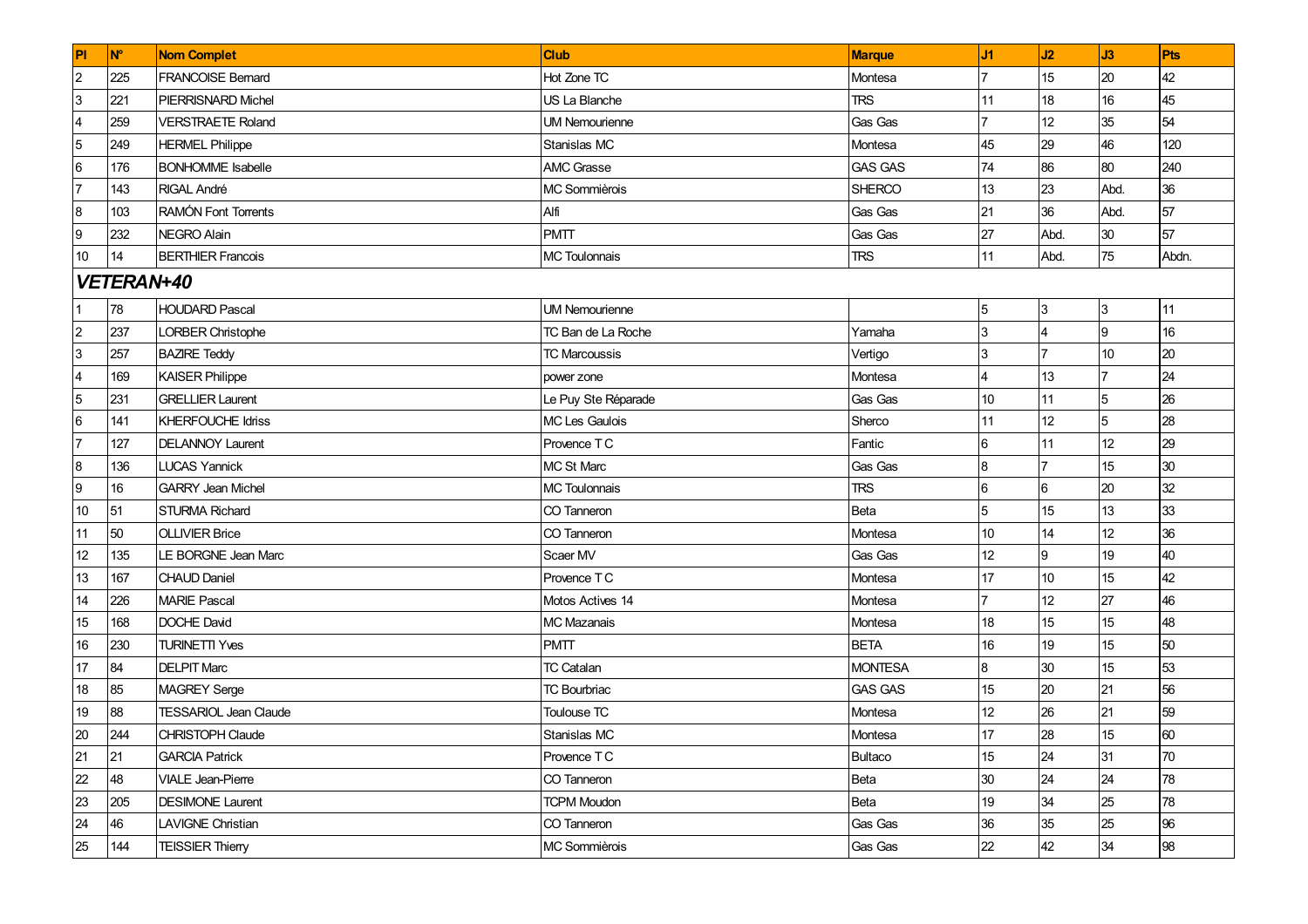| PI             | <b>N°</b>      | <b>Nom Complet</b>          | <b>Club</b>           | <b>Marque</b>  | J1             | J2                | J3             | Pts |  |  |  |
|----------------|----------------|-----------------------------|-----------------------|----------------|----------------|-------------------|----------------|-----|--|--|--|
| 26             | 206            | <b>LEROY Marc</b>           | <b>FMSUISSE</b>       | Beta           | 40             | 52                | 39             | 131 |  |  |  |
| 27             | 150            | <b>AROSTEGUY Pierre</b>     | <b>TC Basque</b>      | <b>GAS GAS</b> | 37             | 51                | 48             | 136 |  |  |  |
| 28             | 45             | <b>DELORY Laurent</b>       | CO Tanneron           | Vertigo        | 50             | 41                | 45             | 136 |  |  |  |
| 29             | 10             | <b>LACAN Laurent</b>        |                       | <b>BETA</b>    | 40             | 41                | 74             | 155 |  |  |  |
| 30             | 203            | <b>RUBEAUD Jean-Pierre</b>  | <b>FMSUISSE</b>       | Montesa        | 49             | 72                | 49             | 170 |  |  |  |
| 31             | 87             | <b>BONNEAU Francois</b>     | Toulouse TC           | Beta           | 46             | 93                | 64             | 203 |  |  |  |
| 32             | 139            | <b>BLANCHER Bernard</b>     | <b>TC St MamEt</b>    | Beta           | 20             | 70                | 160            | 250 |  |  |  |
| 33             | 104            | <b>ANTONIO Lozano Clos</b>  | Alfi                  | Gas Gas        | 10             | 14                | Abd.           | 24  |  |  |  |
| 34             | 266            | PIGEARD DE GURBERT François | MC Pléchâtel          | Beta           | 9              | 15                | Abd.           | 24  |  |  |  |
| 35             | 162            | <b>MARQUER Louis</b>        | <b>TC Beauce</b>      | Montesa        | 33             | Abd.              | 160            | 193 |  |  |  |
| 36             | 159            | PIQUEMIL Philippe           | <b>Estipouy TC</b>    | Gas Gas        | Abd.           | 145               | 83             | 228 |  |  |  |
| 37             | 170            | <b>PERROTEY Pascal</b>      | Zone 68               | <b>VERTIGO</b> | 62             | Abd.              | Abd.           | 62  |  |  |  |
|                | <b>SENIOR4</b> |                             |                       |                |                |                   |                |     |  |  |  |
|                | 78             | <b>HOUDARD Pascal</b>       | <b>UM Nemourienne</b> |                | $\sqrt{5}$     | 3                 | 3              | 11  |  |  |  |
| $\overline{2}$ | 237            | LORBER Christophe           | TC Ban de La Roche    | Yamaha         | 3              |                   | 9              | 16  |  |  |  |
| 3              | 235            | <b>FEIDT Martin</b>         | TC Ban de La Roche    | Yamaha         | 5              |                   | $\overline{7}$ | 19  |  |  |  |
| 4              | 257            | <b>BAZIRE Teddy</b>         | <b>TC Marcoussis</b>  | Vertigo        | 3              |                   | 10             | 20  |  |  |  |
| $\overline{5}$ | 169            | <b>KAISER Philippe</b>      | power zone            | Montesa        | $\overline{4}$ | 13                |                | 24  |  |  |  |
| 6              | 231            | <b>GRELLIER Laurent</b>     | Le Puy Ste Réparade   | Gas Gas        | 10             | 11                | 5              | 26  |  |  |  |
| $\overline{7}$ | 36             | <b>BELLON Caroline</b>      | <b>MC Livradois</b>   | Ossa           | 17             | $\overline{7}$    | 13             | 27  |  |  |  |
| 8              | 141            | <b>KHERFOUCHE Idriss</b>    | MC Les Gaulois        | Sherco         | 11             | $12 \overline{ }$ | 5              | 28  |  |  |  |
| 9              | 127            | <b>DELANNOY Laurent</b>     | Provence TC           | Fantic         | 6              | 11                | 12             | 29  |  |  |  |
| 10             | 136            | <b>LUCAS Yannick</b>        | MC St Marc            | Gas Gas        | 8              |                   | 15             | 30  |  |  |  |
| 11             | 16             | <b>GARRY Jean Michel</b>    | <b>MC Toulonnais</b>  | <b>TRS</b>     | 6              | 6                 | 20             | 32  |  |  |  |
| 12             | 51             | <b>STURMA Richard</b>       | CO Tanneron           | Beta           | 5              | 15                | 13             | 33  |  |  |  |
| 13             | 50             | <b>OLLIVIER Brice</b>       | CO Tanneron           | Montesa        | 10             | 14                | 12             | 36  |  |  |  |
| 14             | 229            | RADULPHE Jonathan           | Presqu'lle TT         | Sherco         | $\overline{4}$ | 9                 | 26             | 39  |  |  |  |
| 15             | 135            | LE BORGNE Jean Marc         | Scaer MV              | Gas Gas        | 12             | 9                 | 19             | 40  |  |  |  |
| 16             | 167            | <b>CHAUD Daniel</b>         | Provence TC           | Montesa        | 17             | 10                | 15             | 42  |  |  |  |
| 17             | 225            | FRANCOISE Bernard           | Hot Zone TC           | Montesa        | 17             | 15                | 20             | 42  |  |  |  |
| 18             | 221            | PIERRISNARD Michel          | US La Blanche         | <b>TRS</b>     | 11             | 18                | 16             | 45  |  |  |  |
| 19             | 226            | <b>MARIE Pascal</b>         | Motos Actives 14      | Montesa        |                | 12                | 27             | 46  |  |  |  |
| 20             | 168            | DOCHE David                 | <b>MC Mazanais</b>    | Montesa        | 18             | 15                | 15             | 48  |  |  |  |
| 21             | 230            | <b>TURINETTI Yves</b>       | <b>PMTT</b>           | <b>BETA</b>    | 16             | 19                | 15             | 50  |  |  |  |
| 22             | 84             | <b>DELPIT Marc</b>          | <b>TC Catalan</b>     | <b>MONTESA</b> | 8              | 30                | 15             | 53  |  |  |  |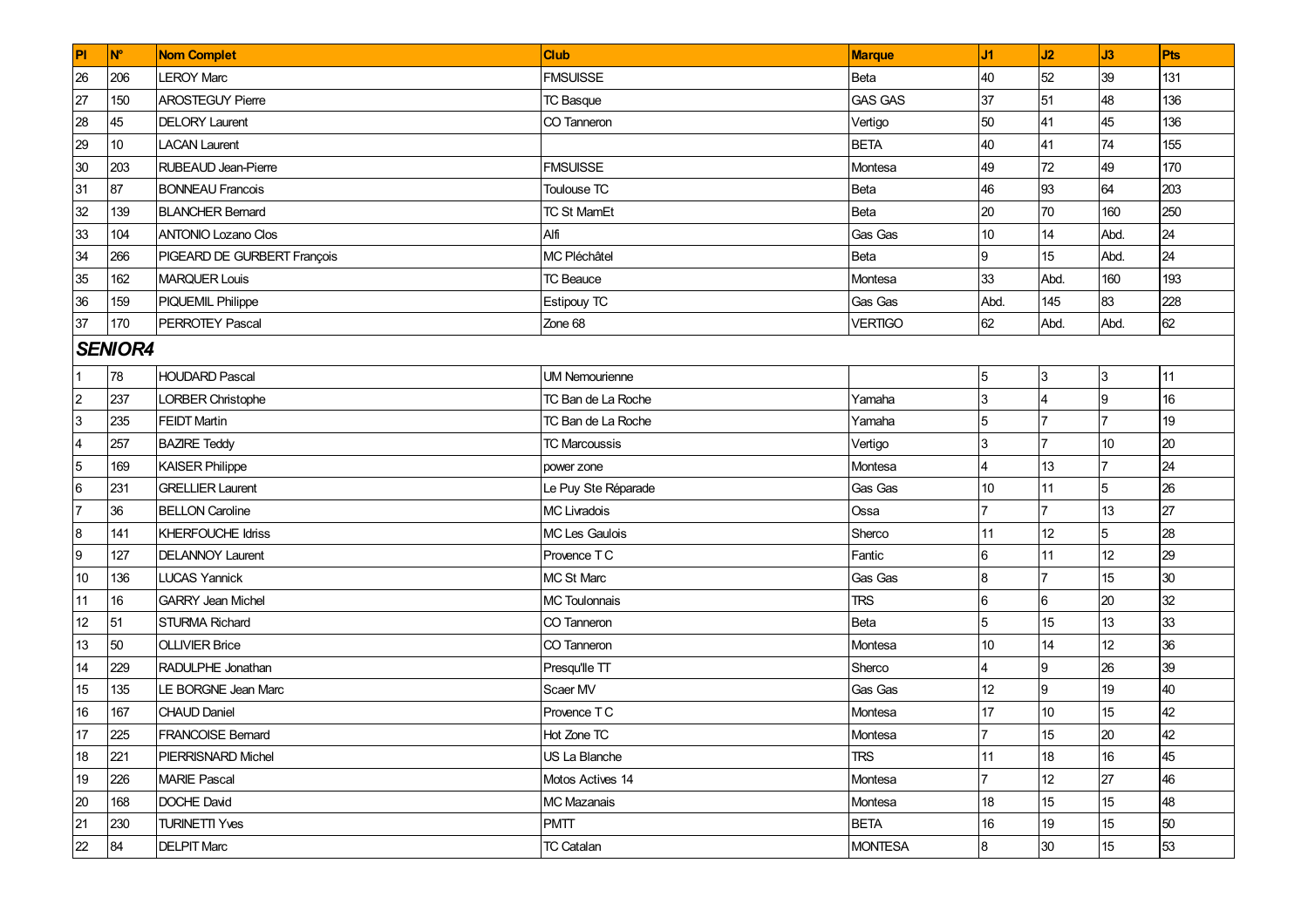| P  | <b>N°</b> | <b>Nom Complet</b>           | Club                  | <b>Marque</b>  | J <sub>1</sub>  | J2   | J3   | Pts   |
|----|-----------|------------------------------|-----------------------|----------------|-----------------|------|------|-------|
| 23 | 259       | <b>VERSTRAETE Roland</b>     | <b>UM Nemourienne</b> | Gas Gas        |                 | 12   | 35   | 54    |
| 24 | 85        | <b>MAGREY</b> Serge          | <b>TC Bourbriac</b>   | <b>GAS GAS</b> | 15              | 20   | 21   | 56    |
| 25 | 88        | <b>TESSARIOL Jean Claude</b> | Toulouse TC           | Montesa        | 12 <sup>2</sup> | 26   | 21   | 59    |
| 26 | 244       | <b>CHRISTOPH Claude</b>      | Stanislas MC          | Montesa        | 17              | 28   | 15   | 60    |
| 27 | 21        | <b>GARCIA Patrick</b>        | Provence TC           | <b>Bultaco</b> | 15              | 24   | 31   | 70    |
| 28 | 218       | <b>GERARD Alexis</b>         | <b>TC Comtois</b>     | Gas Gas        | 22              | 19   | 35   | 76    |
| 29 | 154       | <b>MENDES</b> Jean           | Estipouy TC           | <b>TRS</b>     | 23              | 35   | 18   | 76    |
| 30 | 48        | <b>VIALE</b> Jean-Pierre     | CO Tanneron           | Beta           | 30              | 24   | 24   | 78    |
| 31 | 205       | <b>DESIMONE Laurent</b>      | <b>TCPM Moudon</b>    | <b>Beta</b>    | 19              | 34   | 25   | 78    |
| 32 | 86        | <b>MAGREY Titouan</b>        | <b>TC Bourbriac</b>   | YAMAHA         | 21              | 32   | 28   | 81    |
| 33 | 46        | <b>LAVIGNE Christian</b>     | CO Tanneron           | Gas Gas        | 36              | 35   | 25   | 96    |
| 34 | 144       | <b>TEISSIER Thierry</b>      | MC Sommièrois         | Gas Gas        | 22              | 42   | 34   | 98    |
| 35 | 243       | NADOT Marie                  | Stanislas MC          | Gas Gas        | 39              | 25   | 48   | 112   |
| 36 | 249       | <b>HERMEL Philippe</b>       | Stanislas MC          | Montesa        | 45              | 29   | 46   | 120   |
| 37 | 206       | <b>LEROY Marc</b>            | <b>FMSUISSE</b>       | <b>Beta</b>    | 40              | 52   | 39   | 131   |
| 38 | 150       | <b>AROSTEGUY Pierre</b>      | <b>TC Basque</b>      | <b>GAS GAS</b> | 37              | 51   | 48   | 136   |
| 39 | 45        | <b>DELORY Laurent</b>        | CO Tanneron           | Vertigo        | 50              | 41   | 45   | 136   |
| 40 | 10        | <b>LACAN Laurent</b>         |                       | <b>BETA</b>    | 40              | 41   | 74   | 155   |
| 41 | 140       | <b>SALHIEN François</b>      | <b>STORILUX</b>       | Gas Gas        | 18              | 57   | 87   | 162   |
| 42 | 203       | RUBEAUD Jean-Pierre          | <b>FMSUISSE</b>       | Montesa        | 49              | 72   | 49   | 170   |
| 43 | 87        | <b>BONNEAU Francois</b>      | Toulouse TC           | Beta           | 46              | 93   | 64   | 203   |
| 44 | 176       | <b>BONHOMME</b> Isabelle     | AMC Grasse            | <b>GAS GAS</b> | 74              | 86   | 80   | 240   |
| 45 | 139       | <b>BLANCHER Bernard</b>      | <b>TC St MamEt</b>    | Beta           | 20              | 70   | 160  | 250   |
| 46 | 104       | <b>ANTONIO Lozano Clos</b>   | Alfi                  | Gas Gas        | 10              | 14   | Abd. | 24    |
| 47 | 266       | PIGEARD DE GURBERT François  | MC Pléchâtel          | Beta           | 9               | 15   | Abd. | 24    |
| 48 | 143       | <b>RIGAL André</b>           | MC Sommièrois         | <b>SHERCO</b>  | 13              | 23   | Abd. | 36    |
| 49 | 103       | RAMÓN Font Torrents          | Alfi                  | Gas Gas        | 21              | 36   | Abd. | 57    |
| 50 | 232       | NEGRO Alain                  | <b>PMTT</b>           | Gas Gas        | 27              | Abd. | 30   | 57    |
| 51 | 155       | <b>DANTIN Noel</b>           | Estipouy TC           | Gas Gas        | Abd.            | 112  | 44   | 156   |
| 52 | 162       | <b>MARQUER Louis</b>         | <b>TC Beauce</b>      | Montesa        | 33              | Abd. | 160  | 193   |
| 53 | 159       | PIQUEMIL Philippe            | <b>Estipouy TC</b>    | Gas Gas        | Abd.            | 145  | 83   | 228   |
| 54 | 170       | PERROTEY Pascal              | Zone 68               | <b>VERTIGO</b> | 62              | Abd. | Abd. | 62    |
| 55 | 41        | PADOVANI Xavier              | MC Sénas Durance      | <b>BETA</b>    | 98              | Abd. | Abd. | 98    |
| 56 | 14        | <b>BERTHIER Francois</b>     | <b>MC Toulonnais</b>  | <b>TRS</b>     | 11              | Abd. | 75   | Abdn. |
|    | SENIOR4+  |                              |                       |                |                 |      |      |       |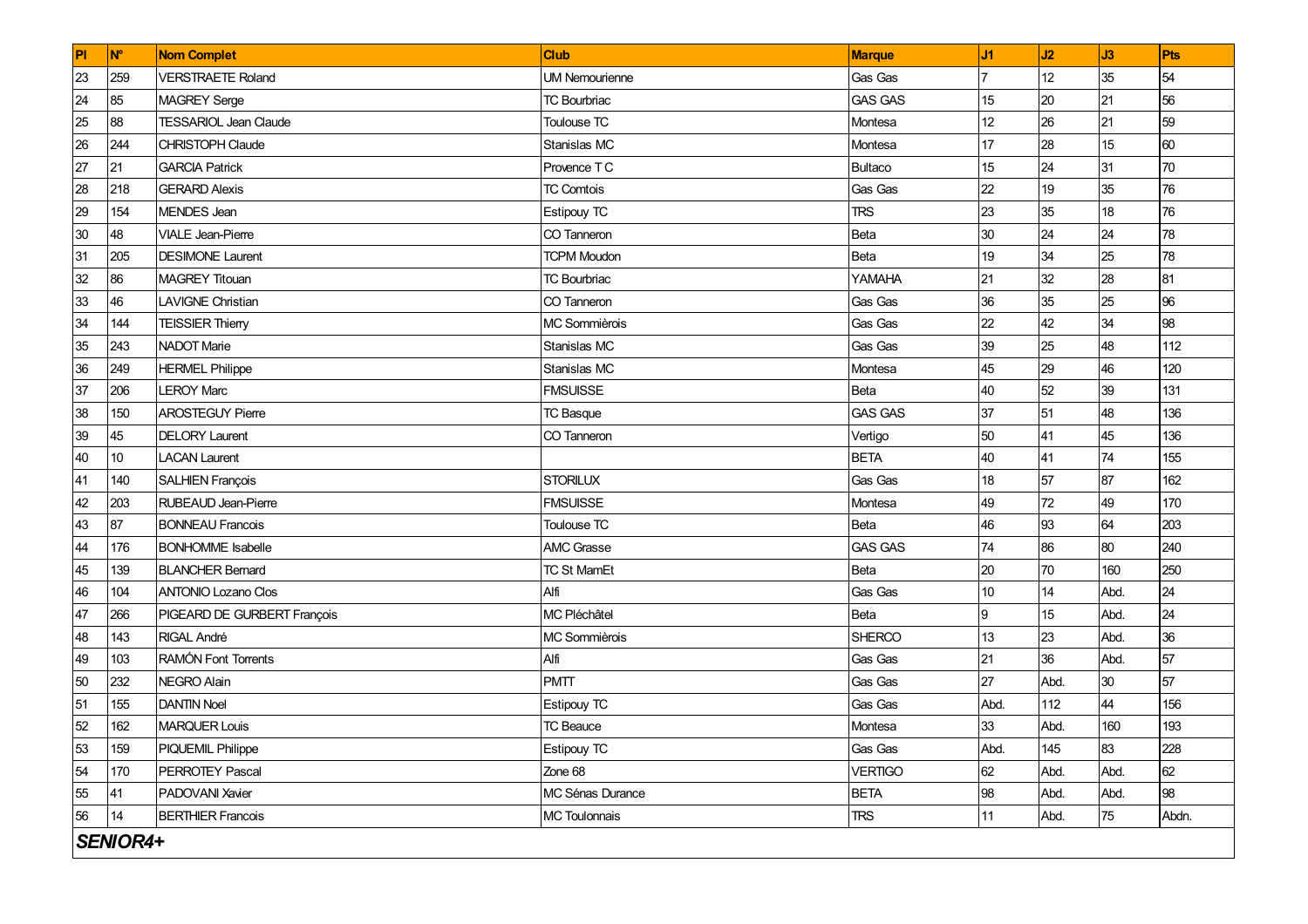| PI                      | N°  | <b>Nom Complet</b>         | <b>Club</b>             | <b>Marque</b>  | J1             | J2              | J3              | Pts |
|-------------------------|-----|----------------------------|-------------------------|----------------|----------------|-----------------|-----------------|-----|
| $\overline{1}$          | 92  | <b>BONNET Philippe</b>     | <b>UM Nemourienne</b>   | Vertigo        |                | 5               | <b>9</b>        | 15  |
| $\overline{2}$          | 197 | <b>BLANCHOZ Alain</b>      | MC des Oliviers         | Vertigo        | 9              | 8               |                 | 21  |
| $\overline{3}$          | 256 | <b>CHARTIER Stéphane</b>   | <b>MC Thibervillais</b> | Vertigo        | 10             | 12 <sup>°</sup> | 5               | 27  |
| $\overline{\mathbf{4}}$ | 112 | PEP Montserrat Argila      | club xupacopes          | Montesa        | 12             | 14              | 11              | 37  |
| $\overline{5}$          | 163 | SOLA Jean-Yves             | <b>TC Beauce</b>        | Montesa        | $\overline{4}$ | 20              | 16              | 40  |
| $\,6$                   | 264 | <b>DAGNICOURT Gilles</b>   | <b>UM Nemourienne</b>   | Vertigo        | 10             | 16              | 15              | 41  |
| 7                       | 171 | <b>BRABANT Frédéric</b>    | <b>MV Hautes Vosges</b> | Montesa        | 3              | 33              |                 | 43  |
| $\bf{8}$                | 263 | <b>DAGNICOURT Stéphane</b> | <b>UM Nemourienne</b>   | <b>GAS GAS</b> | 13             | 16              | 15              | 44  |
| $\overline{9}$          | 114 | <b>JOAN Torras Peramau</b> | club xupacopes          | Vertigo        | 8              | 19              | 17              | 44  |
| $10$                    | 19  | ALOUCHE Rémi               | <b>PMTT</b>             | Beta           | 14             | 30              | 5               | 49  |
| 11                      | 94  | <b>HAUSHERR François</b>   | <b>UM Nemourienne</b>   | <b>MONTESA</b> |                | 23              | 20              | 50  |
| 12                      | 161 | <b>SIMONIN Dominique</b>   | <b>TC Beauce</b>        | Scorpa         | 14             | 18              | 18              | 50  |
| 13                      | 96  | <b>WUILLEME Alain</b>      | MC Charleville Mezières | <b>MONTESA</b> | 6              | 22              | 24              | 52  |
| 14                      | 213 | LOGINOFF Igor              | <b>MC Nature</b>        | Gas Gas        | 11             | 19              | 23              | 53  |
| 15                      | 219 | <b>GERARD Jacky</b>        | <b>TC Comtois</b>       | <b>GAS GAS</b> | 9              | 29              | 18              | 56  |
| $16\,$                  | 43  | <b>LAMICHE Dominique</b>   | Belvès MC               | Sherco         | 6              | 32              | 20              | 58  |
| 17                      |     | <b>ANDRE Alain</b>         | Durenque MV             | Montesa        | 23             | 24              | 13              | 60  |
| 18                      | 207 | <b>HENCHOZ Claude</b>      | <b>FMSUISSE</b>         | Montesa        | 8              | 28              | 24              | 60  |
| 19                      | 57  | <b>ULLY Joel</b>           | <b>TC Looze</b>         | Gas Gas        | 19             | 28              | 14              | 61  |
| 20                      | 208 | <b>RODRIGUEZ Michel</b>    | <b>TC Basque</b>        | <b>TRS</b>     | 11             | 14              | 37              | 62  |
| 21                      | 97  | LAMAMY Jean-Pierre         | <b>MC 12</b>            | Beta           | $\bf{8}$       | 15              | 41              | 64  |
| 22                      | 177 | <b>PISSIS Patrick</b>      | <b>AMC Grasse</b>       | <b>MONTESA</b> | 9              | 41              | 15              | 65  |
| 23                      | 60  | <b>DELMONTEL Fabrice</b>   | <b>UM Nemourienne</b>   | Beta           | 12             | 27              | 27              | 66  |
| 24                      | 93  | <b>RUMOROSO Victor</b>     | <b>UM Nemourienne</b>   | Beta           | 16             | 24              | 28              | 68  |
| 25                      | 82  | <b>MAROT Pascal</b>        | ATC ST Christophe       | Gas Gas        | 17             | 30              | 21              | 68  |
| 26                      | 199 | <b>ALLAMAN Jean-Daniel</b> | <b>FMSUISSE</b>         | Montesa        | 19             | 30              | 24              | 73  |
| 27                      | 215 | <b>JONES Clémentine</b>    | MV Vallée Andelle       | Gas Gas        | 21             | 30              | 23              | 74  |
| 28                      | 174 | <b>GRANDEMANGE Mickael</b> | <b>MV Hautes Vosges</b> | Beta           | 18             | 40              | 17              | 75  |
| 29                      | 83  | LEDUR Jean-Marie           | ATC ST Christophe       | Montesa        | 17             | 33              | 30              | 80  |
| 30                      | 145 | <b>GRANIER Etienne</b>     | MC Sommièrois           | TRS            | 5              | 23              | 55              | 83  |
| 31                      | 100 | CODINACHS ALONSO Joan      | sans club               | Beta           | 20             | 38              | 25              | 83  |
| 32                      | 65  | <b>IPPOLITO Serge</b>      | Toulouse TC             | Montesa        | 30             | 35              | 25              | 90  |
| 33                      | 210 | <b>ROUTIN Pascal</b>       | <b>TC Chateauneuf</b>   | Gas Gas        | 16             | 31              | 44              | 91  |
| 34                      | 9   | NICOULEAU Vincent          | <b>TC Albigeois</b>     | Montesa        | 37             | 28              | 26              | 91  |
| 35                      | 248 | SCHMITZ Jean-Paul          | Stanislas MC            | Beta           | 28             | 34              | 30              | 92  |
| 36                      | 147 | SANCHEZ PALOU Josep Anton  | <b>MC Pirineu</b>       | Montesa        | 21             | 43              | 30 <sub>o</sub> | 94  |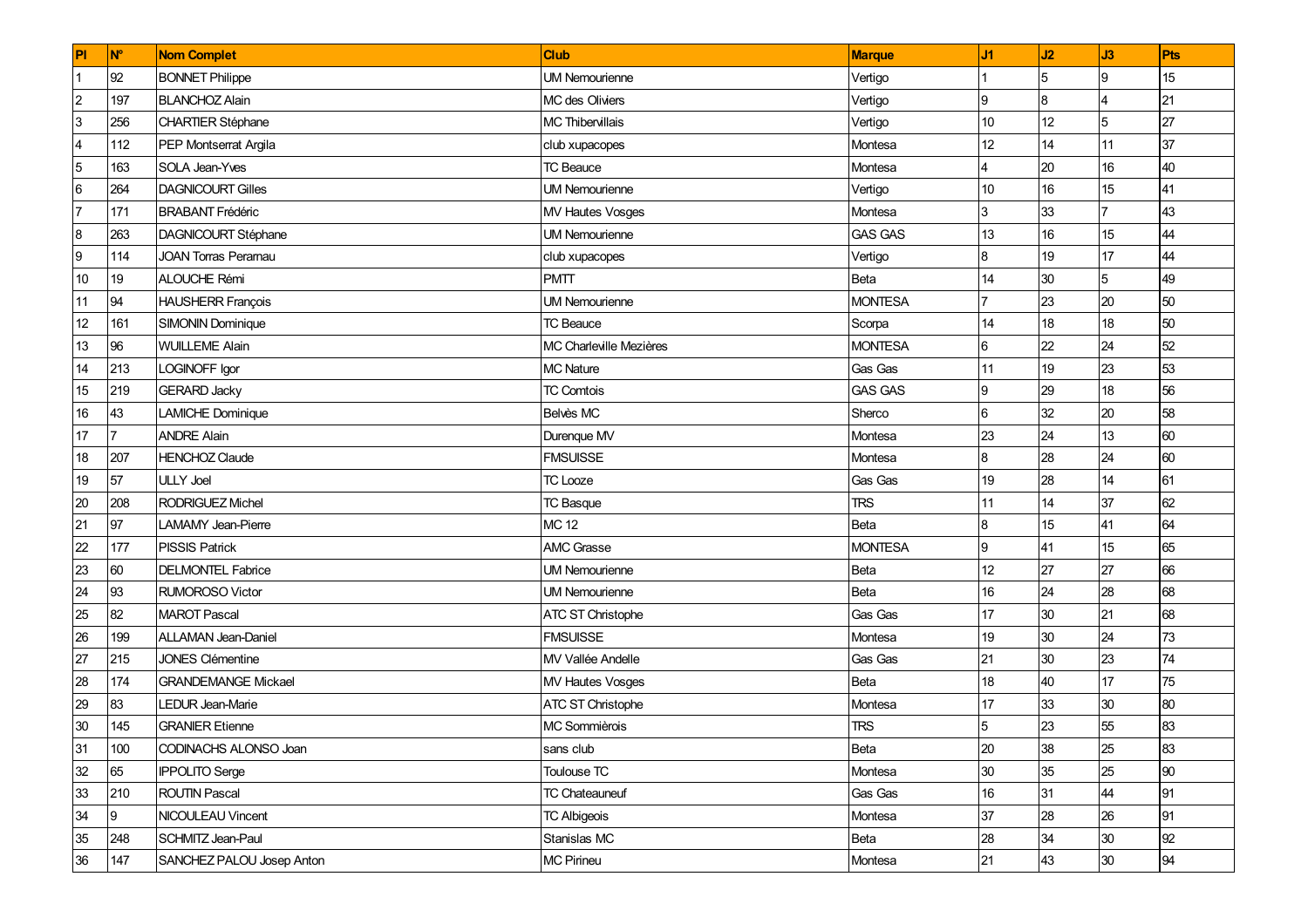| P               | <b>N°</b>      | <b>Nom Complet</b>          | <b>Club</b>              | <b>Marque</b>  | J <sub>1</sub>   | J2             | J3             | Pts |
|-----------------|----------------|-----------------------------|--------------------------|----------------|------------------|----------------|----------------|-----|
| 37              | 17             | <b>GODEMENT Francois</b>    | <b>MC Vallée Andelle</b> | <b>TRS</b>     | 24               | 33             | 39             | 96  |
| 38              | 193            | <b>WINKELS Stephan</b>      | MSC Osnabrück            | Montesa        | 30               | 37             | 36             | 103 |
| 39              | 134            | <b>BURDET Maurice</b>       | <b>RTF 26</b>            | Sherco         | 23               | 53             | 29             | 105 |
| 40              | 198            | <b>BARET Alain</b>          | MC des Oliviers          | Montesa        | 34               | 42             | 34             | 110 |
| 41              | 181            | <b>GALODE Bertrand</b>      | <b>MC Sourdeval</b>      | Beta           | 36               | 42             | 33             | 111 |
| 42              | 211            | <b>RIPPERT Martial</b>      | <b>TC Chateauneuf</b>    | Gas Gas        | 17               | 27             | 71             | 115 |
| 43              | 11             | <b>COURREGES Sylvain</b>    | <b>TC Albigeois</b>      | Sherco         | 39               | 48             | 29             | 116 |
| 44              | 132            | <b>CHASSANT Pascal</b>      | <b>ATV</b>               | <b>BETA</b>    | 37               | 52             | 33             | 122 |
| 45              | 117            | <b>VOISEAU Mathieu</b>      | <b>ATVO TRIAL</b>        | <b>MONTESA</b> | 51               | 51             | 43             | 145 |
| 46              | 173            | <b>MANGIN Thierry</b>       | MV Hautes Vosges         | <b>BETA</b>    | 39               | 51             | 68             | 158 |
| 47              | 204            | MICHOUD Jean Michel         | <b>FMSUISSE</b>          | Gas Gas        | 57               | 83             | 85             | 225 |
| 48              | 146            | <b>CRESPO NOMEN Xavier</b>  | Andorra TC               | <b>MONTESA</b> | 14               | 45             | Abd.           | 59  |
| 49              | 42             | <b>ARMAND Georges</b>       | MC Sénas Durance         | Gas Gas        | 39               | 41             | Abd.           | 80  |
| 50              | 239            | <b>HOLFERT Dominique</b>    | TC Ban de La Roche       | Scorpa         | Abd.             | 85             | 85             | 170 |
| 51              | 22             | <b>TROTOBAS Henri</b>       | <b>PMTT</b>              | <b>TRS</b>     |                  | Abd.           | Abd.           |     |
| 52              | 220            | <b>FRINGAND Marc</b>        | <b>MC Ancelle</b>        | <b>FANTIC</b>  | 5                | Abd.           | Abd.           | 5   |
|                 | <b>SENIOR3</b> |                             |                          |                |                  |                |                |     |
|                 | 52             | <b>FABRE Philippe</b>       | <b>AMC Grasse</b>        | Vertigo        | 14               | $\overline{2}$ | 3              | 19  |
| $\mathbf 2$     | 165            | <b>FIGUIERES Patrick</b>    | power zone               | Montesa        | $\overline{4}$   | $\overline{7}$ | $\overline{4}$ | 15  |
| 3               | 217            | <b>DUVAL Serge</b>          | Mc les Léopards          | Beta           | 5                | 10             | 5              | 20  |
| 4               | 102            | <b>DAVID Vizcaino Heras</b> | <b>XUPA COPES</b>        | <b>TRS</b>     | 17               | 15             | 8              | 30  |
| $5\overline{5}$ | 8              | <b>CUQ Mathieu</b>          | <b>TC Albigeois</b>      | Beta           | 10               | 16             | 4              | 30  |
| 6               | 216            | <b>LAVIGNE Cédric</b>       | <b>MCVA</b>              | Beta           | l3               | 20             | 12             | 35  |
| $\overline{7}$  | 111            | FREIXANET RAURELL Jordi     | C. POCKET BIKE OSONA.    | Vertigo        | 17               | 21             | $\overline{7}$ | 35  |
| 8               | 236            | <b>VERIN Benoit</b>         | <b>RTF 26</b>            | Fantic         | $\boldsymbol{8}$ | 15             | 14             | 37  |
| 9               | 66             | <b>VEYRET Jean-Paul</b>     | <b>TC Chateauneuf</b>    | Beta           | 8                | 17             | 12             | 37  |
| 10              | 6              | <b>MATOS Manuel</b>         | MC du Lévézou            | Scorpa         | 14               | 17             | 10             | 41  |
| 11              | 91             | <b>TURRINI Claude</b>       | MC St Chéron             | Montesa        | 10               | 21             | 10             | 41  |
| 12              | 180            | <b>DECOUX Claude</b>        | Sourdeval MC             | <b>TRS</b>     | 22               | 15             |                | 44  |
| 13              | 13             | <b>CHAMPION Gillaume</b>    | <b>MC 12</b>             | <b>TRS</b>     | 24               | 13             | $\overline{7}$ | 44  |
| 14              | 37             | SIMONNET Thierry            | <b>MC Livradois</b>      | Gas Gas        | 15               | 22             | 8              | 45  |
| 15              | 5              | <b>BONNEFIS Laurent</b>     | <b>TC Larzac</b>         | Sherco         | 18               | 14             | 14             | 46  |
| 16              | 47             | <b>DUBOIS Antoine</b>       | CO Tanneron              | Gas Gas        | 15               | 23             | 10             | 48  |
| 17              | 62             | <b>DREUIL Francois</b>      | Toulouse TC              | Sherco         | 13               | 25             | 10             | 48  |
| 18              | 70             | <b>DUPONT Gilles</b>        | <b>Troll Sport</b>       | Montesa        | 15               | 21             | 13             | 49  |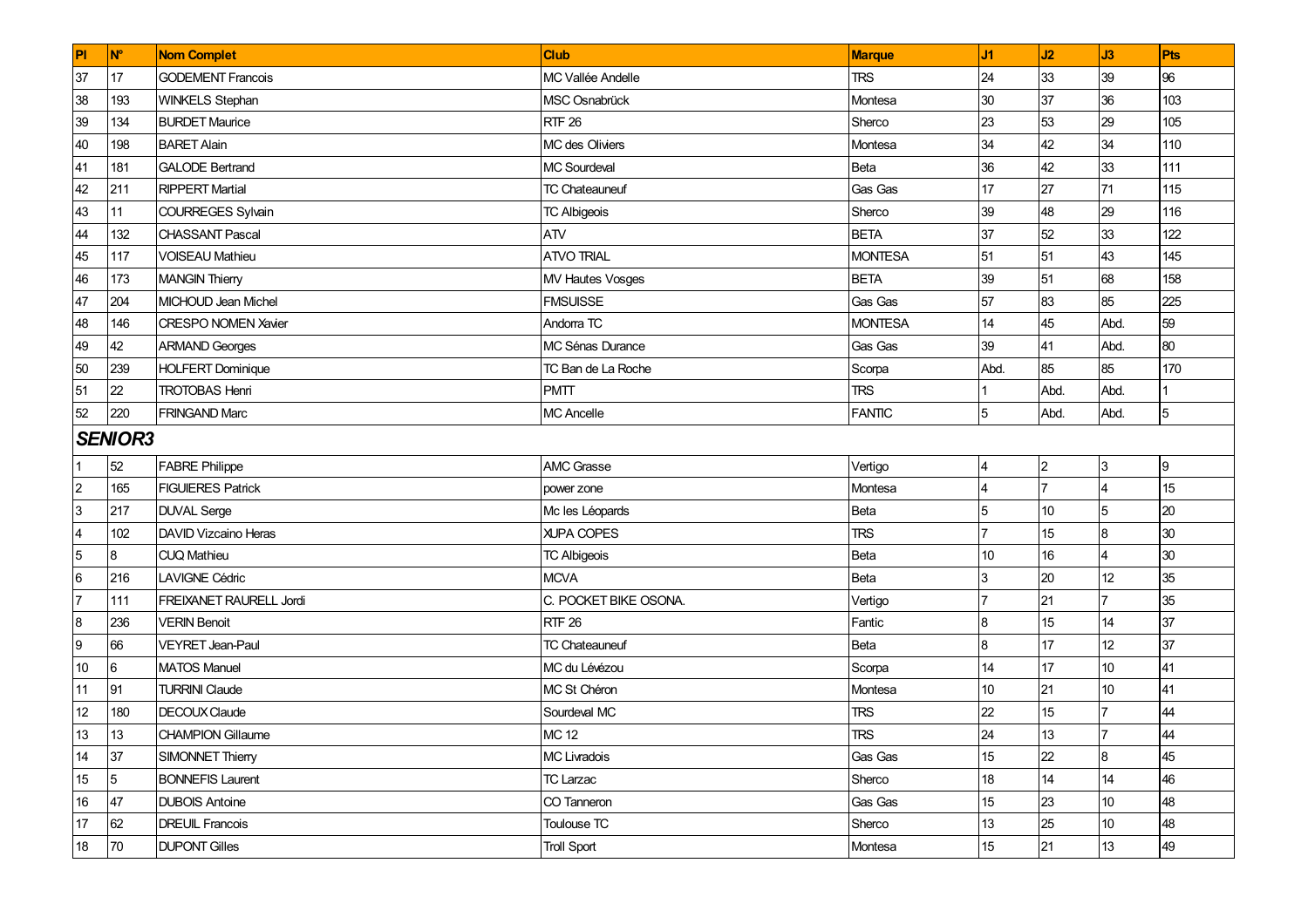| PI              | N°             | <b>Nom Complet</b>        | <b>Club</b>             | <b>Marque</b>  | J1   | J2   | J3   | Pts             |
|-----------------|----------------|---------------------------|-------------------------|----------------|------|------|------|-----------------|
| 19              | 130            | <b>CAMUS Fabrice</b>      | <b>TC Clermontois</b>   | Gas Gas        | 13   | 23   | 17   | 53              |
| 20              | 99             | SERRA Jordi               | Arinsal                 | <b>GAS GAS</b> | 15   | 26   | 13   | 54              |
| 21              | $\overline{2}$ | <b>NAYROLLES Lionel</b>   | <b>MC 12</b>            | Scorpa         | 22   | 23   | 9    | 54              |
| $\overline{22}$ | 53             | MAS Christophe            | <b>AMC Grasse</b>       | Gas Gas        | 15   | 21   | 18   | 54              |
| 23              | 166            | <b>MEIFFREN Vincent</b>   | <b>PMTT</b>             | Montesa        | 3    | 13   | 40   | 56              |
| 24              | 160            | <b>GARCIA Germain</b>     | <b>TC Castelnausien</b> | Gas Gas        | 14   | 18   | 24   | 56              |
| 25              | 56             | <b>BOLUSSET Fabrice</b>   | <b>TC</b> Looze         | Vertigo        | 12   | 30   | 16   | 58              |
| 26              | 228            | <b>VAUTIER Tony</b>       | MC St Léonard           | Gas Gas        | 20   | 17   | 23   | 60              |
| 27              | 175            | PETITJEAN Marc            | <b>MV Hautes Vosges</b> | Gas Gas        | 16   | 33   | 13   | 62              |
| 28              | 250            | <b>JACQUES Olivier</b>    | FR Faulx                | Gas Gas        | 15   | 31   | 18   | 64              |
| 29              | 158            | <b>PIQUEMIL Romain</b>    | Estipouy TC             | Gas Gas        | 16   | 28   | 20   | 64              |
| 30              | 110            | FRADERA CANALETA Isidre   | Tona                    | Vertigo        | 12   | 27   | 31   | 70              |
| 31              | 133            | OLLIVE Jean-Pierre        | Le Puy Ste Réparade     | <b>GAS GAS</b> | 12   | 25   | 34   | 71              |
| 32              | 179            | <b>LAIR Morgan</b>        | <b>MC Sourdeval</b>     | Beta           | 20   | 38   | 14   | 72              |
| 33              | 113            | <b>ADRIA Rosinyol</b>     | <b>CLUB XUPACOPES</b>   | <b>GAS GAS</b> | 38   | 20   | 15   | 73              |
| 34              | 142            | <b>BLANCHER Grégory</b>   | <b>TC St Mamet</b>      | Sherco         | 8    | 34   | 35   | 77              |
| 35              | 68             | <b>COURET Olivier</b>     | <b>RTF 38</b>           | Montesa        | 32   | 21   | 28   | 81              |
| 36              | 54             | PIERQUET Jean-luc         | <b>AMC Grasse</b>       | Gas Gas        | 23   | 28   | 33   | 84              |
| 37              |                | <b>OUSTRY Eric</b>        | centre deux roues       | Sherco         | 25   | 33   | 26   | 84              |
| 38              | 223            | <b>CAPPELLESSO Eric</b>   | TP55                    | Gas Gas        | 18   | 40   | 28   | 86              |
| 39              | 63             | MONCHAUZOU Frédéric       | TC Val de Dagne         | <b>TRS</b>     | 23   | 37   | 26   | 86              |
| 40              | 245            | <b>TRIMOREAU Stéphane</b> | Stanislas MC            | Beta           | 28   | 36   | 22   | 86              |
| 41              | 214            | <b>JONES Camille</b>      | MV Vallée Andelle       | Gas Gas        | 13   | 42   | 32   | 87              |
| 42              | 148            | <b>MENDES Edouard</b>     | Estipouy TC             | <b>GAS GAS</b> | 38   | 35   | 31   | 104             |
| 43              | 59             | <b>LEDUC Francois</b>     | MTTH44                  | Gas Gas        | 28   | 48   | 30   | 106             |
| 44              | 191            | <b>BÄUML Ralf</b>         | <b>MSF Winningen</b>    | <b>Beta</b>    | 35   | 40   | 38   | 113             |
| 45              | 39             | NOIRTIN Jérémy            | <b>MC Sénas Durance</b> | Sherco         | 35   | 44   | 37   | 116             |
| 46              | 137            | <b>GARCIN Rolland</b>     | Le Puy St Réparade      | Gas Gas        | 44   | 40   | 39   | 123             |
| 47              | 188            | <b>BÜHLER Marco</b>       | AMC Herbolzheim         | <b>GAS GAS</b> | 44   | 45   | 42   | 131             |
| 48              | 224            | <b>BAUDIN Eric</b>        | <b>UM Nemourienne</b>   | Montesa        | 40   | 32   | 70   | 142             |
| 49              | 149            | <b>BRUN Francis</b>       | <b>TC Basque</b>        | <b>BETA</b>    | 42   | 60   | 43   | 145             |
| 50              | 38             | <b>ROSSI Olivier</b>      | MC Sénas Durance        | Beta           | 49   | 46   | 62   | 157             |
| 51              | 153            | <b>VEDERE Laurent</b>     | TCL                     | Sherco         | 55   | 55   | 70   | 180             |
| 52              | 44             | <b>RAMOS Michael</b>      | MC Sénas Durance        | Beta           | 50   | 86   | 75   | 211             |
| 53              | 185            | <b>BÜHLER Manfred</b>     | <b>AMC Herbolzheim</b>  | <b>VERTIGO</b> | Abd. | 38   | 37   | 75              |
| 54              | 71             | SALLE François            | US La Blanche           | <b>BETA</b>    | 6    | Abd. | Abd. | $6\overline{6}$ |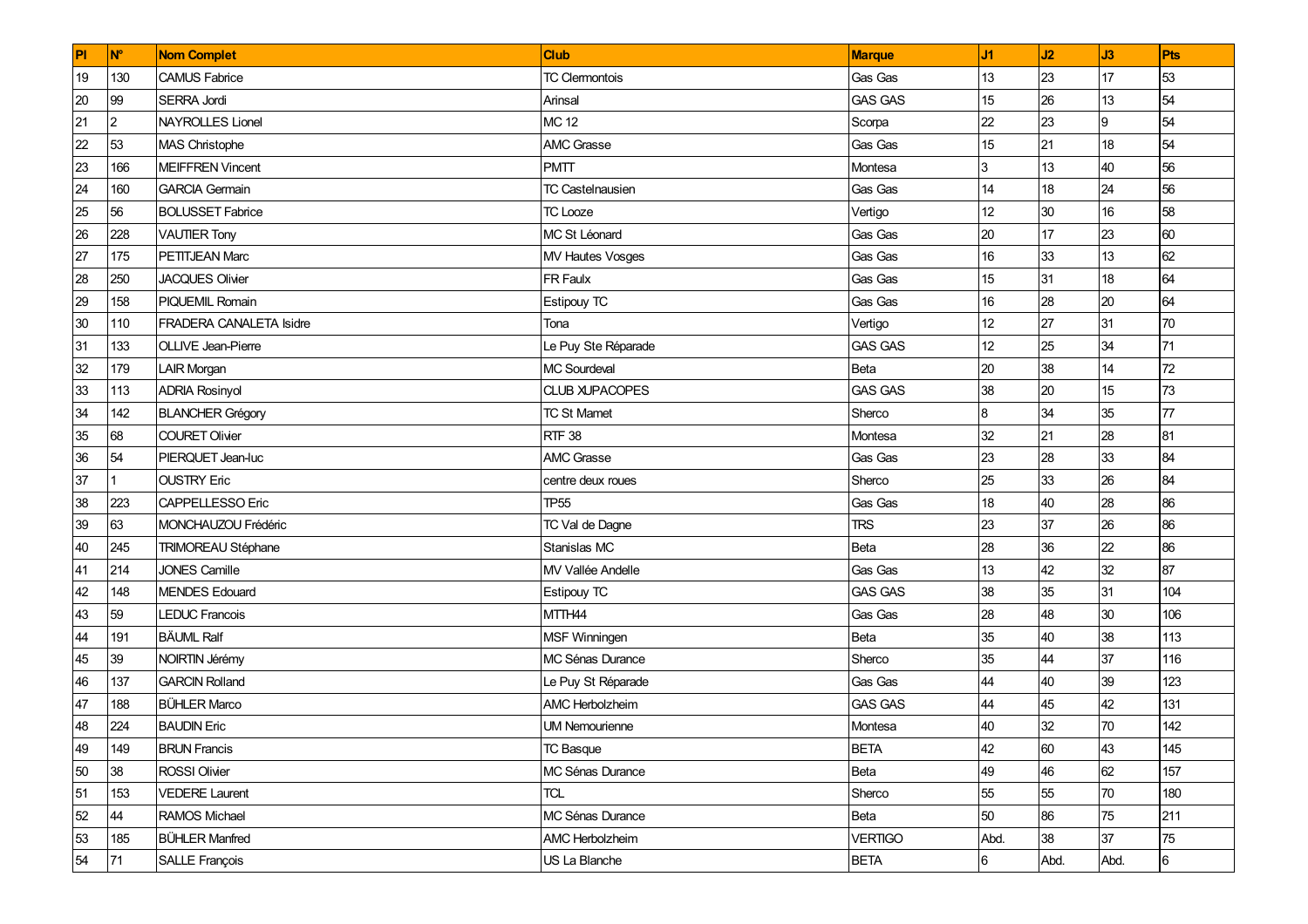| PI               | <b>N°</b> | <b>Nom Complet</b>        | <b>Club</b>           | <b>Marque</b>  | J1 | J2                | J3   | Pts |
|------------------|-----------|---------------------------|-----------------------|----------------|----|-------------------|------|-----|
| 55               | 24        | <b>VALETTE Mathieu</b>    | <b>MC Toulonnais</b>  | <b>TRS</b>     | 12 | Abd.              | Abd. | 12  |
|                  | SENIOR3+  |                           |                       |                |    |                   |      |     |
|                  | 258       | <b>EUSEBIO Gago</b>       | <b>FMSuisse</b>       | <b>GAS GAS</b> | 14 | 8                 | 5    | 27  |
| $\overline{2}$   | 12        | MANSENARES Pascal         | Le Puy Ste Réparade   | <b>TRS</b>     | 11 | 15                | 6    | 32  |
| $\mathbf{3}$     | 227       | <b>MARIE Paul</b>         | Motos Actives 14      | Sherco         | 14 |                   | 11   | 32  |
| $\overline{4}$   | 105       | <b>MARC Lozano Molist</b> | alfi                  | Jotagas        | 20 | 12 <sup>°</sup>   | 5    | 37  |
| $\overline{5}$   | 246       | <b>PACALIS Eric</b>       | Stanislas MC          | <b>TRS</b>     | 11 | 13                | 15   | 39  |
| $6\phantom{a}$   | 35        | <b>HUBERT Pierre</b>      | <b>MC Livradois</b>   | Gas Gas        | 20 | 13                | Ι9   | 42  |
| $\overline{7}$   | 31        | <b>BRECHARD Jacques</b>   | <b>TC Chateauneuf</b> | <b>TRS</b>     | 14 | 12                | 17   | 43  |
| $\boldsymbol{8}$ | 200       | <b>DROMPT Benoit</b>      | <b>FMSUISSE</b>       | Montesa        | 22 | $12 \overline{ }$ | 16   | 50  |
| 9                | 186       | <b>DEISINGER Klaus</b>    | AMC Herbolzheim       | Gas Gas        | 15 | 20                | 17   | 52  |
| 10               | 28        | <b>DE TUONI Norbert</b>   | <b>TC Chateauneuf</b> | Gas Gas        | 26 | 15                | 12   | 53  |
| 11               | 15        | <b>ALBERT Jean Michel</b> | Le Puy Ste Réparade   | <b>TRS</b>     | 17 | 18                | 18   | 53  |
| 12               | 152       | <b>CARTIER Jean Marc</b>  | MC Castelnausien      | <b>GAS GAS</b> | 22 | 21                | 14   | 57  |
| 13               | 182       | <b>WRIGHT Neil</b>        | spen valley           | <b>TRS</b>     | 20 | 30                | 10   | 60  |
| 14               | 195       | <b>BLOMEYER Stefan</b>    | MSC Osnabrück         | Montesa        | 15 | 25                | 21   | 61  |
| 15               | 157       | <b>IBOS Hervé</b>         | <b>TC Lourdais</b>    | Beta           | 21 | 26                | 14   | 61  |
| $16\,$           | 77        | <b>FAVEL Olivier</b>      | MC Le Teil            | <b>TRS</b>     | 25 | 21                | 18   | 64  |
| 17               | 64        | MONCHAUZOU Brice          | TC Val de Dagne       | <b>TRS</b>     | 30 | 20                | 14   | 64  |
| 18               | 222       | <b>BRETON Jean Marc</b>   | <b>USCASA</b>         | Vertigo        | 32 | 21                | 14   | 67  |
| 19               | 212       | PELLERIN Rémi             | <b>MC Nature</b>      | Gas Gas        | 22 | 27                | 18   | 67  |
| 20               | 72        | <b>ARTINIAN Alain</b>     | <b>RTF 38</b>         | Vertigo        | 31 | 18                | 19   | 68  |
| 21               |           | <b>CASTANIER Patrick</b>  | MC du Lévézou         | Sherco         | 34 | 23                | 11   | 68  |
| 22               | 74        | <b>BENIS Pascal</b>       | <b>RTF 26</b>         | Montesa        | 29 | 21                | 21   | 71  |
| 23               | 67        | <b>VERNOZY Bernard</b>    | CM Beaujolais         | <b>SCORPA</b>  | 30 | 19                | 24   | 73  |
| 24               | 151       | <b>DECKER José</b>        | MC Castelnausien      | <b>GAS GAS</b> | 29 | 37                | 12   | 78  |
| 25               | 69        | COURET Thierry            | <b>TC Chateauneuf</b> | Beta           | 26 | 22                | 31   | 79  |
| 26               | 3         | <b>AMBERT Romain</b>      | Team viadene          | Scorpa         | 36 | 25                | 19   | 80  |
| 27               | 190       | <b>BÄUML</b> Daniela      | MSF Winningen         | Beta           | 30 | 38                | 21   | 89  |
| 28               | 76        | <b>BECKER Amaud</b>       | MC Mazanais           | <b>GAS GAS</b> | 40 | 25                | 24   | 89  |
| 29               | 265       | <b>JEAN Olivier</b>       | <b>UM Nemourienne</b> | Fantic         | 30 | 29                | 30   | 89  |
| 30               | 184       | <b>CUYVERS Marc</b>       | <b>Trial Maaskant</b> | Sherco         | 31 | 48                | 11   | 90  |
| 31               | 187       | <b>ZIPF Andreas</b>       | AMC Herbolzheim       | Gas Gas        | 29 | 35                | 27   | 91  |
| 32               | 164       | <b>MATHEZ Alain</b>       | <b>TC Beauce</b>      | <b>BETA</b>    | 34 | 27                | 31   | 92  |
| 33               | 172       | <b>ANTOINE Stéphane</b>   | MV Hautes Vosges      | Gas Gas        | 31 | 42                | 24   | 97  |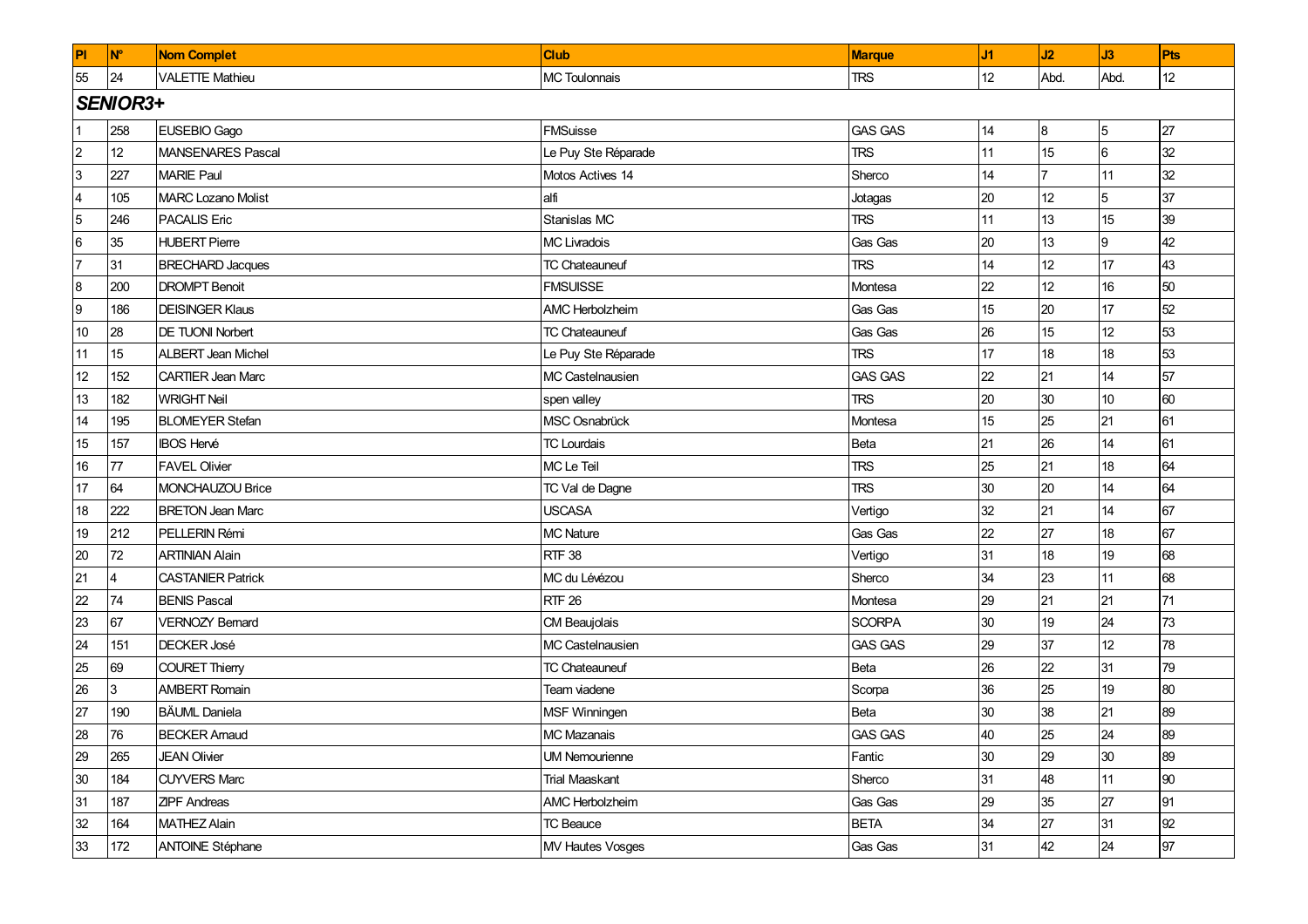| PI                      | <b>N°</b>       | <b>Nom Complet</b>        | <b>Club</b>            | <b>Marque</b>  | J1              | J2               | J3             | Pts |  |
|-------------------------|-----------------|---------------------------|------------------------|----------------|-----------------|------------------|----------------|-----|--|
| 34                      | 29              | DE TUONI Pierre           | fireball               | Gas Gas        | 32              | 28               | 37             | 97  |  |
| 35                      | 247             | <b>NADOT Matthieu</b>     | <b>TC Chalonnais</b>   | <b>TRS</b>     | 27              | 35               | 44             | 106 |  |
| 36                      | 183             | ROADS Barry               | <b>Bognor Regis</b>    | Gas Gas        | 26              | 112              | 15             | 153 |  |
| 37                      | 109             | SABRIA LLORET Eloi        | Ter Motor Club         | <b>MONTESA</b> | 39              | Abd.             | 17             | 56  |  |
| 38                      | 178             | <b>SCELLES Jonathan</b>   | Cotentin MS            | Gas Gas        | 25              | Abd.             | Abd.           | 25  |  |
|                         | <b>SENIOR2</b>  |                           |                        |                |                 |                  |                |     |  |
|                         | 126             | <b>DELANNOY Médéric</b>   | Le Puy Ste Réparade    | Fantic         | 10              | $\vert$ 1        | 0              | 11  |  |
| $\overline{2}$          | 30 <sup>°</sup> | <b>DELAMOTTE Benjamin</b> | <b>TC Chateauneuf</b>  | <b>TRS</b>     | 10 <sup>1</sup> | 4                | 2              | 16  |  |
| $\mathbf{3}$            | 25              | <b>BERLATIER Philippe</b> | <b>MC Toulonnais</b>   | <b>TRS</b>     | 8               | $\overline{4}$   | 8              | 20  |  |
| $\overline{\mathbf{4}}$ | 238             | <b>FEIDT Mathieu</b>      | TC Ban de La Roche     | Sherco         | 15              | $\overline{3}$   |                | 22  |  |
| $\overline{5}$          | 253             | <b>ABELLAN Berta</b>      | <b>VERTIGO Espagne</b> | <b>VERTIGO</b> | 13              | $\overline{2}$   | 10             | 25  |  |
| $\,6$                   | 81              | ROBERTS Jamie             | ATC ST Christophe      | Gas Gas        | 20              | 21               | $\overline{2}$ | 43  |  |
| $\overline{7}$          | 255             | SIMONETTI Marco           | MCCB                   | Vertigo        | 16              | 8                | 26             | 50  |  |
| $\bf 8$                 | 73              | PILADELLI Bruno           | <b>RTF 38</b>          | Vertigo        | 31              | 10 <sup>10</sup> | 14             | 55  |  |
| 9                       | 156             | <b>BARZU Christophe</b>   | <b>TC Lourdais</b>     | Gas Gas        | 23              | 29               | 14             | 66  |  |
| 10                      | 23              | <b>GALLERON Lucien</b>    | <b>PMTT</b>            |                | 26              | 28               | 14             | 68  |  |
| 11                      | 242             | <b>BERTHOU Richard</b>    | Presqu'lle TT          | Vertigo        | 31              | 19               | 19             | 69  |  |
| 12                      | 189             | <b>BERNHART Stefan</b>    | <b>AMC Herbolzheim</b> | Gas Gas        | 30              | 14               | 25             | 69  |  |
| 13                      | 75              | <b>JEAN David</b>         | <b>MC Mazanais</b>     |                | 41              | 26               | 9              | 76  |  |
| 14                      | 240             | NORMAND Sébastien         | TRAIL 70               | Beta           | 41              | 28               | 12             | 81  |  |
| 15                      | 49              | <b>SELLIER Emmanuel</b>   |                        | <b>GAS GAS</b> | 37              | 24               | 21             | 82  |  |
| $16\,$                  | 108             | SABRIA LLORET Joel        | Ter Motor Club         | <b>BETA</b>    | 42              | 29               | 14             | 85  |  |
| 17                      | 194             | <b>WINKELMANN Tim</b>     | MSC Osnabrück          | Montesa        | 45              | 18               | 28             | 91  |  |
| 18                      | 131             | CAMUS Benjamin            | <b>TC Clermontois</b>  | Gas Gas        | 44              | 29               | 22             | 95  |  |
| 19                      | 241             | <b>BADET Clément</b>      | <b>TC Comtois</b>      | <b>TRS</b>     | 40              | 28               | 27             | 95  |  |
| 20                      | 118             | AUTUSSE Jérémy            | <b>MC Livradois</b>    | Sherco         | 36              | 43               | 19             | 98  |  |
| 21                      | 58              | <b>ULLY Antoine</b>       | <b>TC Looze</b>        | <b>GAS GAS</b> | 43              | 33               | 28             | 104 |  |
| 22                      | 106             | MACIA ANTOLINEZ Josep     | Arinsal                | Gas Gas        | 37              | 39               | 34             | 110 |  |
| 23                      | 123             | <b>MOREON Caroline</b>    | <b>ASM St Antoine</b>  | <b>SHERCO</b>  | 55              | 44               | 25             | 124 |  |
| 24                      | 107             | VILLEGAS BOSCH Alba       | Andorra TC             | Gas Gas        | 78              | 53               | 11             | 142 |  |
|                         | <b>SENIOR1</b>  |                           |                        |                |                 |                  |                |     |  |
| 1                       | 26              | <b>BERLATIER Aexandre</b> | MC Toulonnais          | <b>TRS</b>     | 33              | 12               | Ι9             | 54  |  |
| $\overline{c}$          | 120             | ROVERY Rémi               | MC Bagnolais           | <b>SHERCO</b>  | 33              | 16               | $\overline{7}$ | 56  |  |
| 3                       | 33              | <b>HERNANDO Pierre</b>    | <b>UM Nemourienne</b>  | <b>TRS</b>     | 28              | 11               | 18             | 57  |  |
| 4                       | 192             | <b>BROCKMEYER Jan</b>     | MSC Osnabrück          | Montesa        | 37              | 36               | 24             | 97  |  |